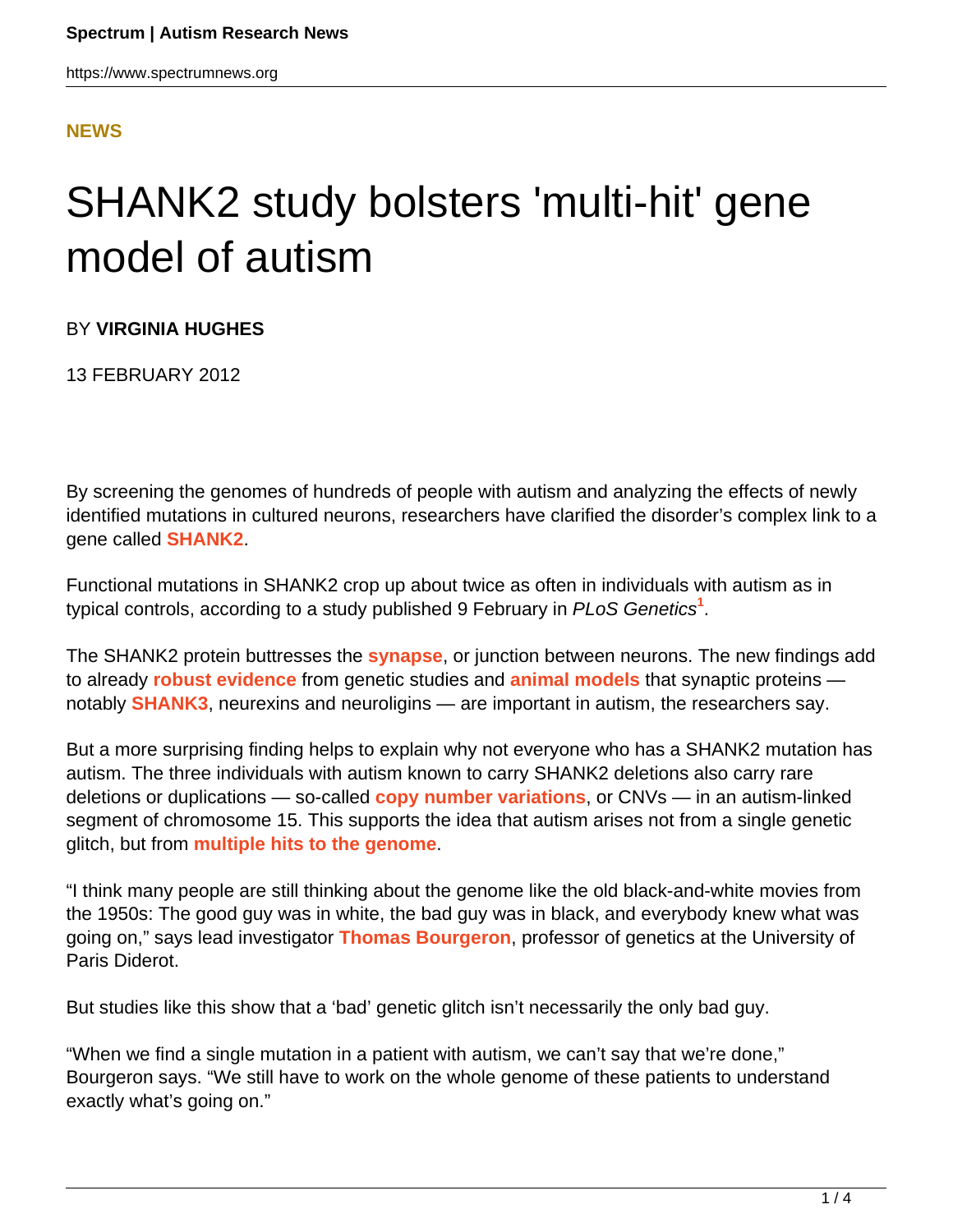## **Many hits:**

Other research groups have identified spontaneous, or de novo, **[SHANK2 deletions](https://www.spectrumnews.org/news/2010/synaptic-defects-link-autism-schizophrenia)** in two people with autism, as well as in one person with mental retardation and one with speech and developmental delay. Researchershave also found a spattering of SHANK2 single-letter mutations — both de novo and inherited — in people with these conditions.

The new study screened an additional 260 individuals with autism for CNVs and found one individual who carries a de novo SHANK2 deletion. The researchers did not find SHANK2 deletions in more than 5,000 controls.

The range of conditions associated with SHANK2 deletions suggests that other factors are involved in its link to autism, says Bourgeron.

Other genes, for instance, seem to play a role. Bourgeron's team found that all three of the individuals with autism who carry de novo SHANK2 deletions also have rare CNVs in 15q11-13, a chromosomal region **[long associated with autism](https://www.spectrumnews.org/news/2009/autism-mouse-model-debuts-with-common-genetic-flaw)**.

All of the 15q CNVs were inherited, whereas the SHANK2 deletions were spontaneous. "For these patients, it's like the genome cannot cope with that extra de novo event," Bourgeron says.

One individual is missing one copy of CYFIP1, a gene located in 15q11-13. It codes for a protein that binds FMRP, the protein missing in **[fragile X syndrome](https://www.spectrumnews.org/wiki/fragile-x)**. The other two carry an extra copy of **[CHRNA7](https://gene.sfari.org/GeneDetail/CHRNA7#HG)**, a gene in the same region that encodes a receptor of the acetylcholine neurotransmitter, and has been tied to developmental delay.

Bourgeron notes that the odds of finding these rare genetic combinations by chance are low. It could be that the additive effect of multiple hits is enough to cause autism, or it could be that some combinations are more powerful than others.

"It may be like nitro and glycerin. Alone they're okay, but if you mix the two you have to be very careful," he says.

Other experts point out, however, that many controls also carry 15q CNVs, including those affecting CYFIP1 and CHRNA7. So this particular combination in participants with autism "could just be a coincidence," says **[Gudrun Rappold](http://www.klinikum.uni-heidelberg.de/Rappold-G.6854.0.html)**, head of human molecular genetics at the University of Heidelberg, who led the first study tying SHANK2 to people with autism**<sup>2</sup>** .

Still, Rappold agrees that the multi-hit idea has a lot of evidence behind it. "Autism is a complex disorder, and complex disorders are usually made up of not just one or two or five genes, but a number of genes," she says.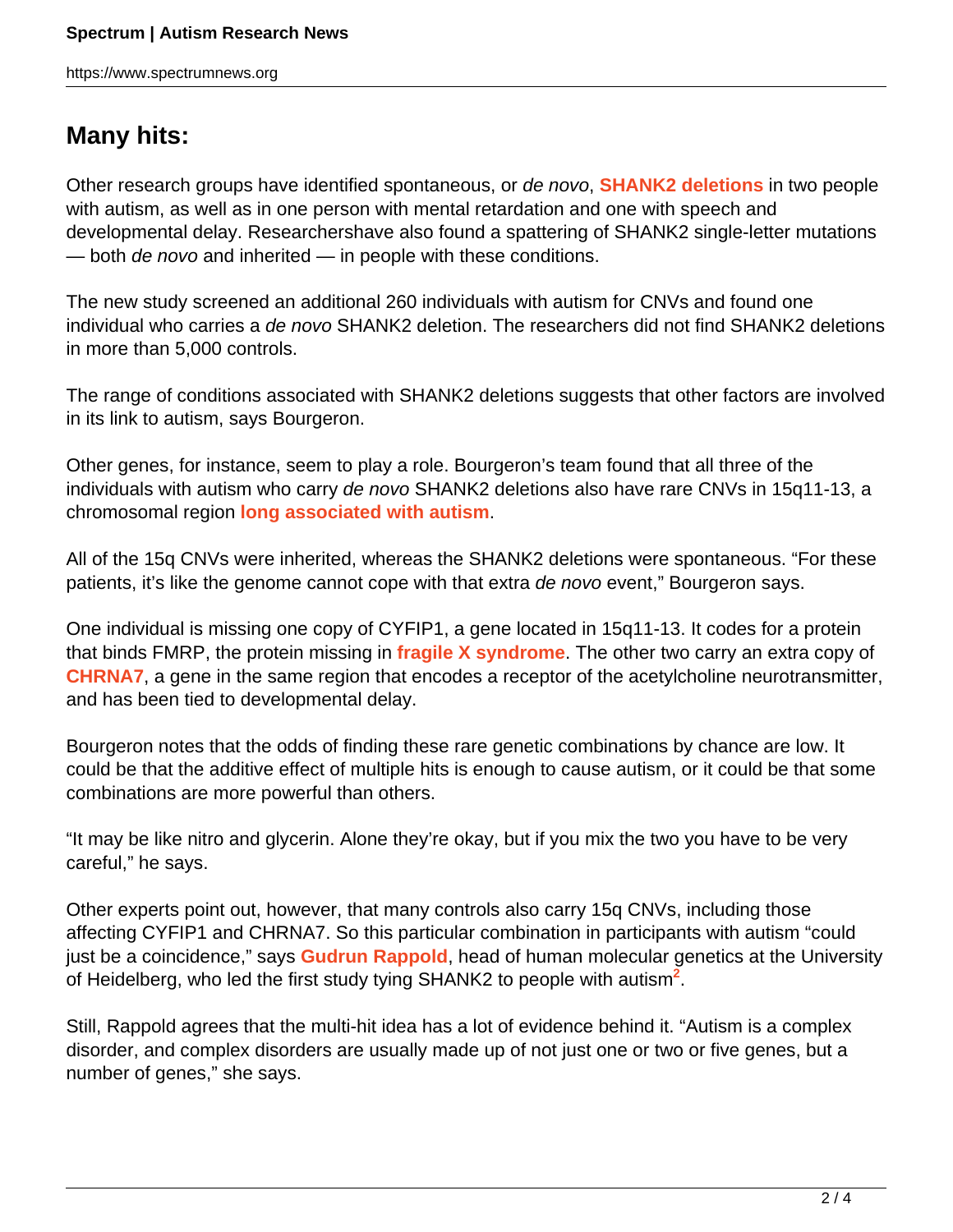### **Synaptic consequences:**

Bourgeron's team also looked for single-letter mutations in SHANK2 by sequencing the exons, or protein-coding parts, of the gene in 455 people with autism and 431 controls. When combined with data from Rappold's earlier study, the researchers report that in evolutionarily conserved regions of the gene — which are most likely to have functional effects — these mutations show up in 3.4 percent of individuals with autism and 1.5 percent of controls.

Some SHANK2 single-letter mutations appear only in people with autism, some only in controls and some in both groups. The researchers tested what these variants actually do to cells by genetically engineering cultured neurons from rat hippocampus, a brain region important for learning and memory.

They found that mutations that occur in people with autism cause a significant decrease in the density of synapses. In contrast, the mutations carried only by controls have no effect on rat synapses.

These results are similar to those found by Rappold's group. Last month, she reported that a few SHANK2 mutations **[cause an array of synaptic defects](https://www.spectrumnews.org/in-brief/2011/molecular-mechanisms-shank2-mutants-alter-synapses)**, including lower synaptic densities and smaller synapses, in cultured mouse neurons.

It's rare to have a study that includes both a large genetic screen and *in vitro* findings, notes **[Jacques Michaud](http://www.cenum.umontreal.ca/membres/2_titulaires/en_michaud_j.html)**, professor of pediatrics at the University of Montreal. "They were very systematic and that's quite impressive." Last year, Michaud's team reported an overrepresentation of **[mutations in synaptic genes](https://www.spectrumnews.org/in-brief/2011/genetics-pathway-links-autism-intellectual-disability)** in 95 people with intellectual disability.

Still, it will take an order of magnitude more participants to sort out how these synaptic genes contribute to autism, he says.

"We've realized over the last few years that, for most cases of autism, you're going to have many rare variants that aren't very penetrant," Michaud says. "To find these, and to deal with their interactions, you need to have very large numbers."

Bourgeron intends to further investigate the molecular and behavioral consequences of the gene by studying **[mutant mice lacking SHANK2](https://www.spectrumnews.org/conference-news/2011/society-for-neuroscience-2011/researchers-debut-shank2-mouse-shank3-rat)**. These animals, which his collaborators debuted in November at the **[Society for Neuroscience annual meeting](../../../../news-and-opinion/conference-news/2011/society-for-neuroscience-2011)** in Washington, D.C., show social deficits and hyperactivity.

Another approach for the future might be to insert two glitches — in SHANK2 and CYFIP1, for example — into the same animal and observe the effects on brain and behavior, he says.

"There are so many combinations that might be important," Bourgeron says. "We still have a lot of